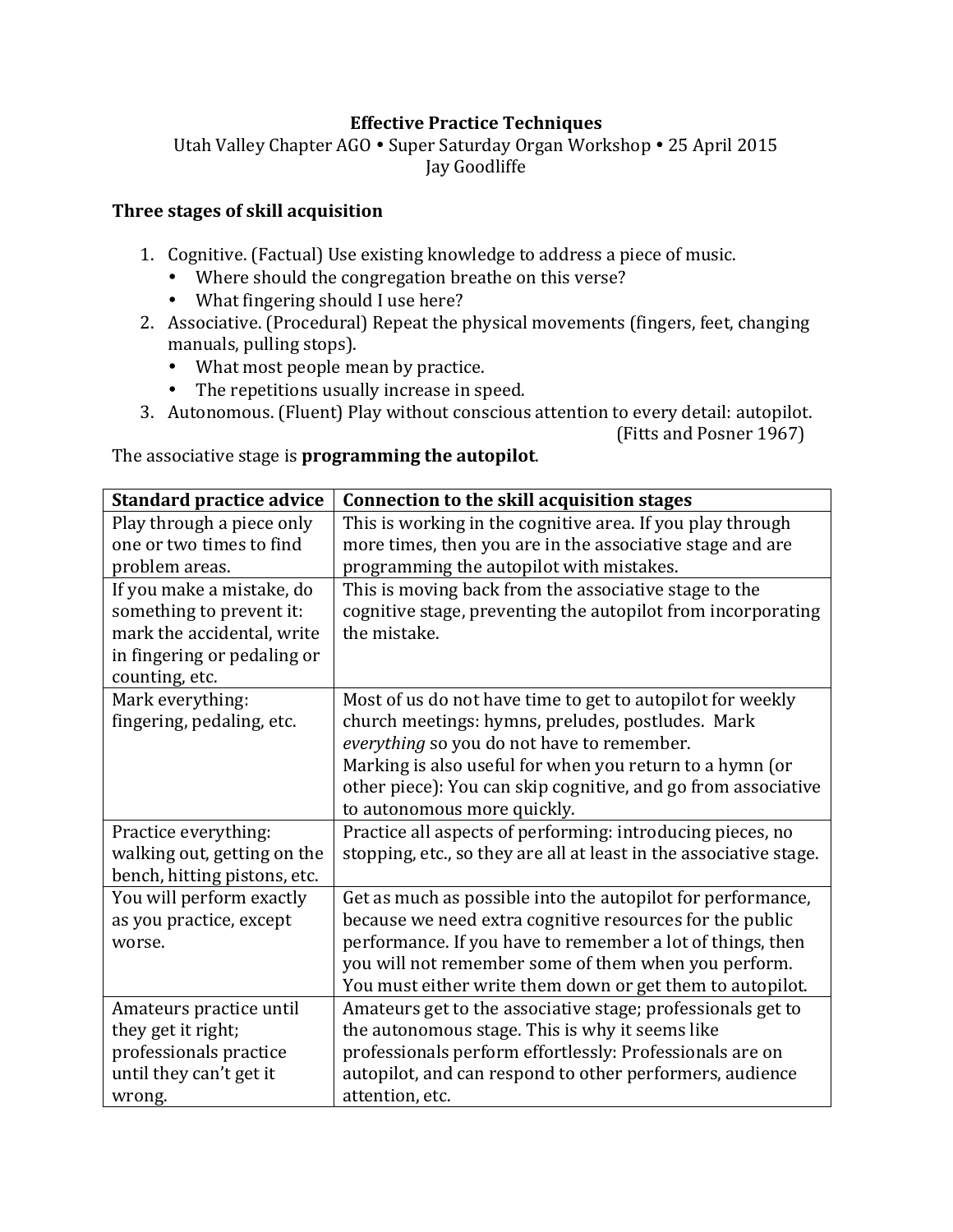**Deliberate** practice: "goal setting, error detection, and real-time strategizing to make specific improvements" (Woody 2014).

Spread out your practice times whenever possible (difficult if organ is at distant church):

• Distributed practice (four half-hour sessions) is better than massed practice (two hours all at once).

Practice off the bench: let your subconscious work for you

- Study the music (and text)
- Listen to recordings (at home, in the car)
- Visualization (mental rehearsal)
- Set goals for the week, month, year

# **Effective practice sessions**

Plan your practice: set specific goals for session, warm up mentally, include breaks

### What should I practice?

"Deliberate practice involves two kinds of learning: improving the skills you already have and extending the reach and range of your skills" (Ericsson, Prietula, and Cokely 2007, 4). Skills you already have:

- Hymns
- Preludes and postludes
- Choir accompaniment
- Classical repertoire (funerals, special musical numbers, concerts)
- Sight-reading (last-minute hymn addition)
- Improvisation (extending prelude, finishing sacrament hymn)
- Extending skills:
	- Techniques (thumb glissandos, pedal scales, etc.)
	- Interludes
	- Memorization
	- Transposition
	- Etc.

Take a few moments at the end to evaluate your practice.

- Keep a log of your practice: accountability
- How did you do in your goals? What is your goal next practice session?
- How would you change your practice?

Break up your pieces within the practice session (Carter 2012)

- Usual method: blocked practice: 20 minutes on Hymn A, 20 on Hymn B, 20 on Hymn C). This is good for short-term progress.
- Better method: interweaved (random) practice: 5 minutes on Hymn A, 5 on B, 5 on C, 3 on scales, 5 more on A, 5 more on B, etc. This is good for long-term retention.
- The shorter time periods will keep your attention and make you more efficient.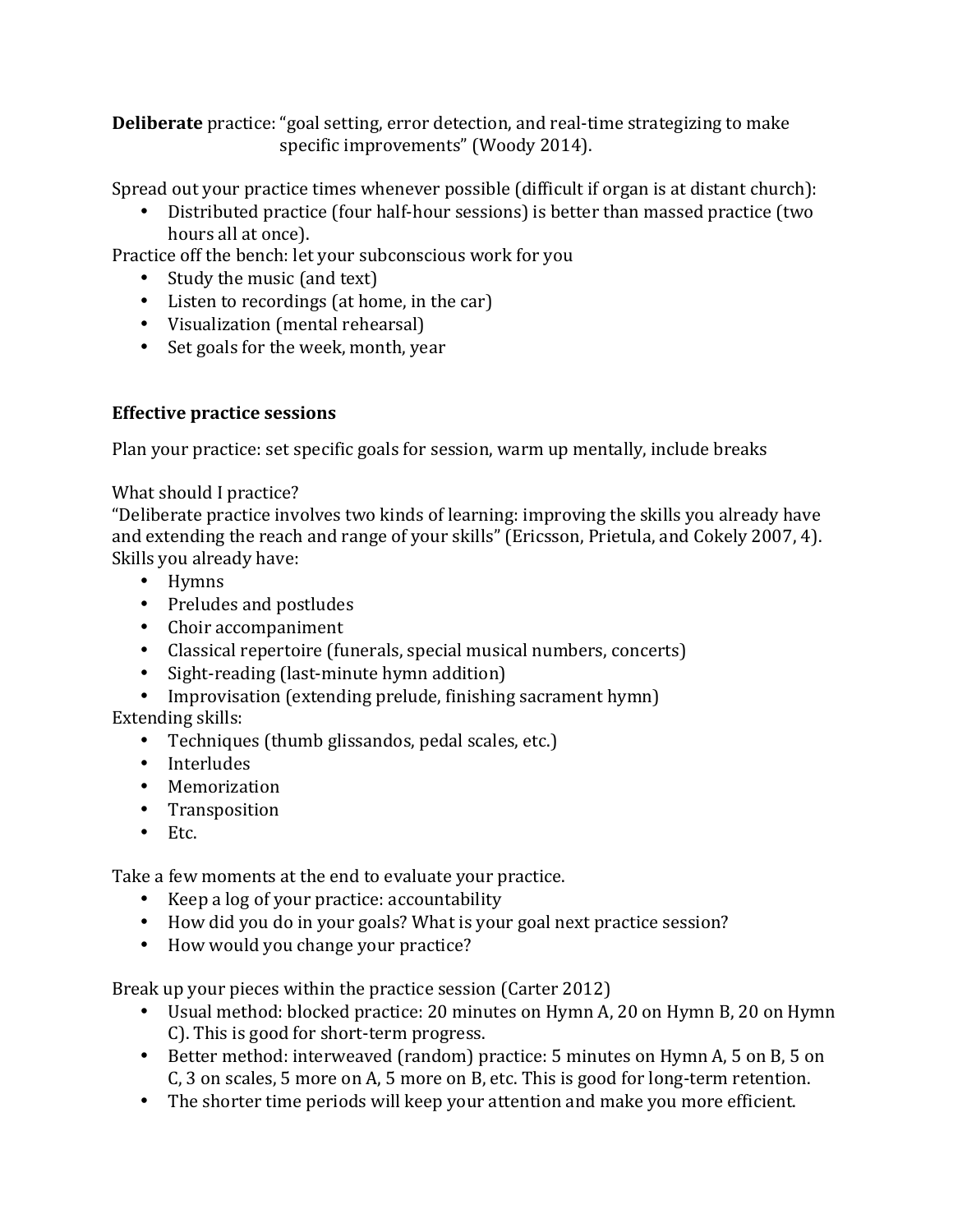# **Effective practice strategies for a piece of music**

Learning a piece: Break it up and slow it down.

- Break up the piece into smaller sections (and even subsections). Start at the last section and work backwards (or start at the most difficult section).
- Within each section, practice each hand alone (or even, each voice alone) and feet alone with a metronome. Find a tempo (however slow) where there are no mistakes. Then speed up gradually.
- Then put two units together (hands together, LH and pedal, RH and pedal) with a metronome, starting slower and speeding up.
- Then put all three units together at a slow tempo with a metronome and speed up to performance tempo (or faster).
- The metronome keeps you honest, and allows you to see your progress. Each increase in speed keeps you out of the autonomous stage and keeps you in the associative stage.

Although we are amateurs, we can practice like professionals:

- Become your own teacher: Record yourself (and treat yourself like a student).
- Study the music (and text).
- Incorporate expressiveness from the start (put it into the autopilot).
- Listen to other performances of the piece.
- Practice etudes/exercises that emphasize techniques required for the piece
- Know your weaknesses: What are your most common errors (note accuracy on accidentals, rhythm, voice independence, consistent pulse, etc.)? Fix them early.
- Mental rehearsal (visualization).

If you want to be an accomplished performer, you must be an accomplished practicer: You will perform the way you practice: expressively, positively, with spontaneity, ease, and focus. Practice that way to put it all into the autopilot.

Avoid vain repetitions: playing through repeatedly is *not* practicing

- Do not play exactly the same way 10 times in a row
- Do some slight (or large) variations: change articulation, fatten the tone, etc.
- Practice relaxing during difficult passages: breathe out, relax shoulders, etc., so when you are playing it, you unconsciously relax as you play a difficult passage (Kraus 2012).
- Once you are on autopilot, you cannot get better, so you must improve before getting there, or get out of autopilot.

Different modes of playing:

- Practice mode: stop and fix mistakes
- Performance mode: do not stop

Practice performing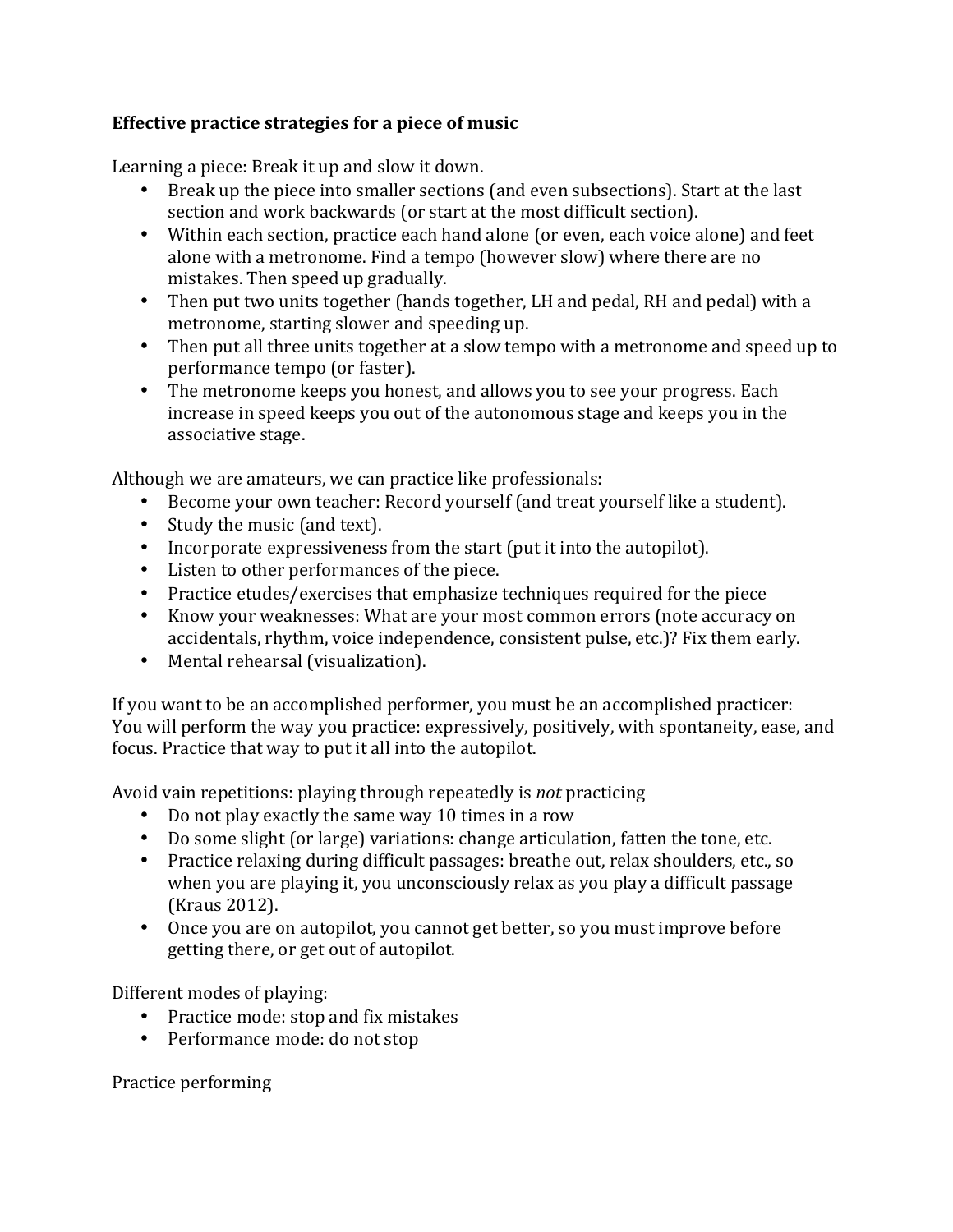### **Summary**

What does academic research say about effective practice?

- "Learners need to possess a repertory of well-defined practice strategies.
- Learners should approach practice consciously, and it should be planned.
- Learners should develop a list of expressive and technical tasks that they address systematically in each practice session.
- Learners should develop their ability to evaluate and monitor what they do.
- Learners should be as specific as possible when practicing.
- Learners should start to think of practice as a broader concept that does not solely consist of motor practice but includes a multitude of tasks."

(Lehmann and Jørgensen 2012, 687-688)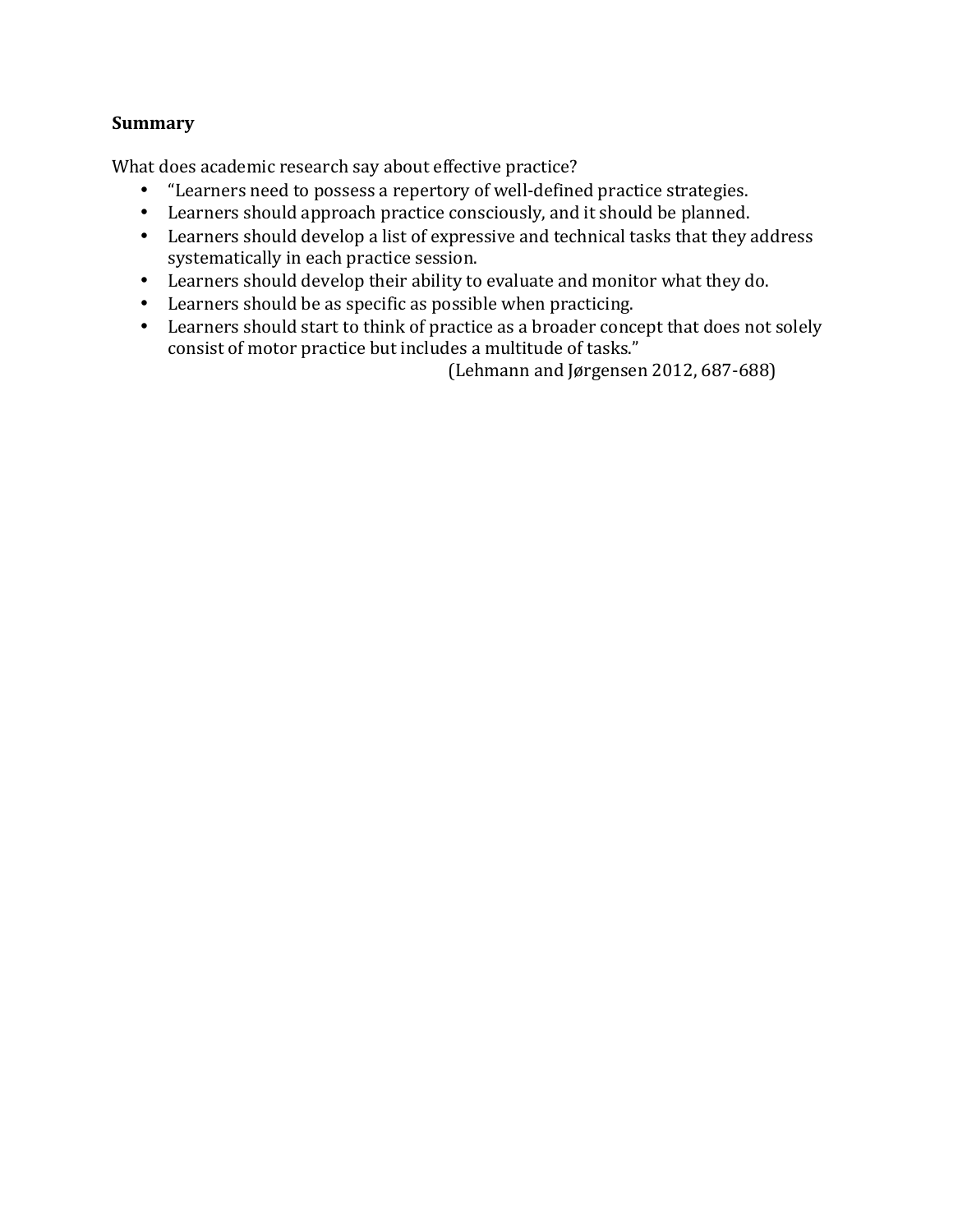### **References**

- Christine Carter. 2012. Athletic Advantage. *The Strad.* 123(December): 42-48. [Applying] insights from sports psychology to musical performance]
- Geoff Colvin. 2008. Why Talent is Overrated. Fortune. October 21. At http://money.cnn.com/2008/10/21/magazines/fortune/talent\_colvin.fortune/ [Summary of deliberate practice, applied particularly to business. Article expanded to book: *Talent Is Overrated*.]
- K. Anders Ericsson, Ralf Th. Krampe, and Clemens Tesch-Römer. 1993. The Role of Deliberate Practice in the Acquisition of Expert Performance. *Psychological Review* 100(3): 363-406. [Introduces and characterizes deliberate practice]
- K. Anders Ericsson and Andreas C. Lehmann. 1996. Expert and Exceptional Performance: Evidence of Maximal Adaptation to Task Constraints. Annual Review of Psychology 47: 273-305. [Expert performance is more about deliberate practice than innate talent]
- K. Anders Ericsson, Michael I. Prietula, Edward T. Cokely, 2007. The Making of an Expert. *Harvard Business Review.* July-August: 1-7. [Now that you understand deliberate practice in music, apply it in business to succeed there]
- Paul M. Fitts and Michael I. Posner. 1967. *Human Performance*. Brooks/Cole. [Three-stage model of learning
- Joshua Foer. 2011. *Moonwalking with Einstein: The Art and Science of Remembering Everything*. Penguin. [See especially "Chapter 8: The OK Plateau", explaining Ericsson's deliberate practice]
- W. Timothy Gallwey. 1974. *The Inner Game of Tennis*. Random House. [Separating your practicing self from your performing self. Better than *The Inner Game of Music*.]
- Bonnie L. Goodliffe. Organ Practice Tips. Handout.
- Harald Jørgensen. 2004. Strategies for Individual Practice. In Aaron Williamon (ed.), pp. 85-104. Musical Excellence: Strategies and Techniques to Enhance Performance. Oxford University Press. [Practicing as self-teaching]
- Gerald Klickstein. 2009. *The Musician's Way: A Guide to Practice, Performance, and Wellness.* Oxford. [Emphasizes "artful" and "deep" practice, similar to "deliberate" practice; more emphasis on performance. Especially for full-time musicians.
- Barbara Kraus. 2012. *Practising the Organ: The Shortest Connection Between the Hands and the Feet is the Ear*. MKH Medien Kontor Hamburg. [Practical exercises to solve common technical problems on the organ, translated from the German  $5<sup>th</sup>$  ed. (2009)]
- Andreas C. Lehmann and Harald Jørgensen. 2012. Practice. In Gary E. McPherson and Graham F. Welch (Eds.), pp. 677-693. *The Oxford Handbook of Music Education*, volume 1. [Summary of academic research on practicing]
- Paul Salmon. 1991. A Primer on Performance Anxiety for Organists, Part I. The American *Organist*. May: 55-59. [Why organists are especially vulnerable to anxiety, and how to address it. Part II is in January 1992.]
- Robert H. Woody. 2014. Can Musicians Overthink Their Practice and Performance? "Live…In Concert" blog, *Psychology Today*. At
	- http://www.psychologytoday.com/blog/live-in-concert/201403/can-musiciansoverthink-their-practice-and-performance [How deliberate practice fits into the threestage model of learning]